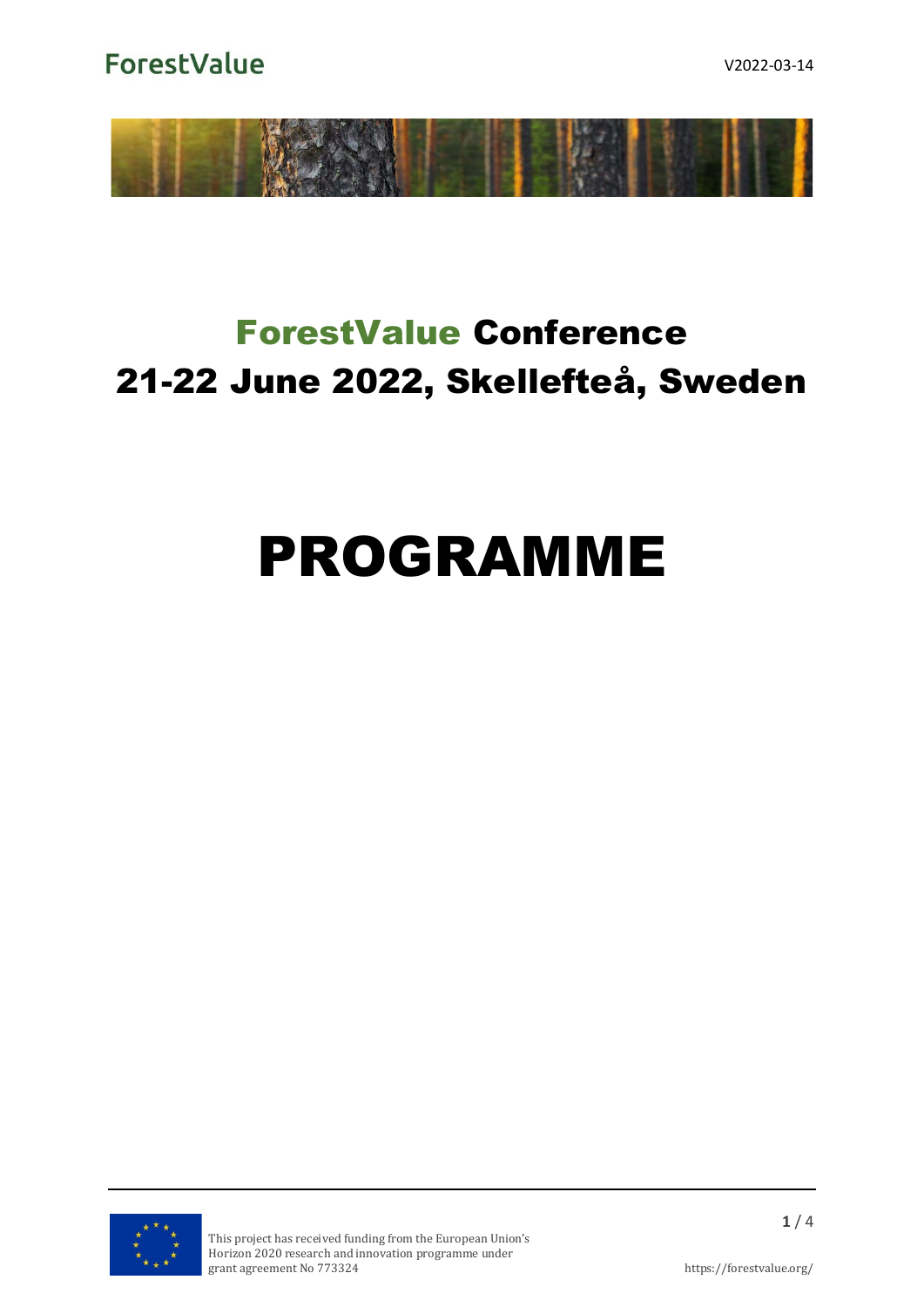### ForestValue

#### The conference is jointly organised by the Swedish representatives of the following ForestValue ERA-Net Cofund research projects:



#### Delivering fingertip knowledge to enable service life performance specification of wood

*Project Coordinator: ED Suttie, BRE (UK) Coordinator in Sweden: Eva Frühwald Hansson, LU*



Dynamic response of tall timber buildings under service load *Project Coordinator & Coordinator in Sweden: Marie Johansson, RISE*



#### Improved fire design of engineered wood systems in buildings

*Project Coordinator: Tian Li , RISE Fire Research (NO) Coordinator in Sweden: Alar Just, RISE*

*Project Coordinator: Carmen Sandhaas, KIT (DE) Coordinator in Sweden: Thomas Bader, LNU*

Innovative joints in hardwoods

*Karin Sandberg, RISE*

*Olof Broman, LTU*

#### hardwood joint



#### Innovative design for the future – Use and reuse of wood (building) components *Project Coordinator & Coordinator in Sweden:*



Innovative solutions for cross laminated timber structures *Project Coordinator: Boris Azinović, ZAG (SI)*



READiStrength - Resource efficient and data driven integrated log and board strength grading *Project Coordinator & Coordinator in Sweden:*

The conference venue is Sara Cultural Centre and The Wood Hotel at Skellefteå.

This is a hybrid event and the conference days on June 21-22 can also be accessed virtually, a link will be provided to the participants a few days prior to the event.

#### **All conference attendees are expected to register for the conference. For virtual participation, please register [here.](https://ec.europa.eu/eusurvey/runner/conference-registration-skelleftea-June-2022-virtual)**

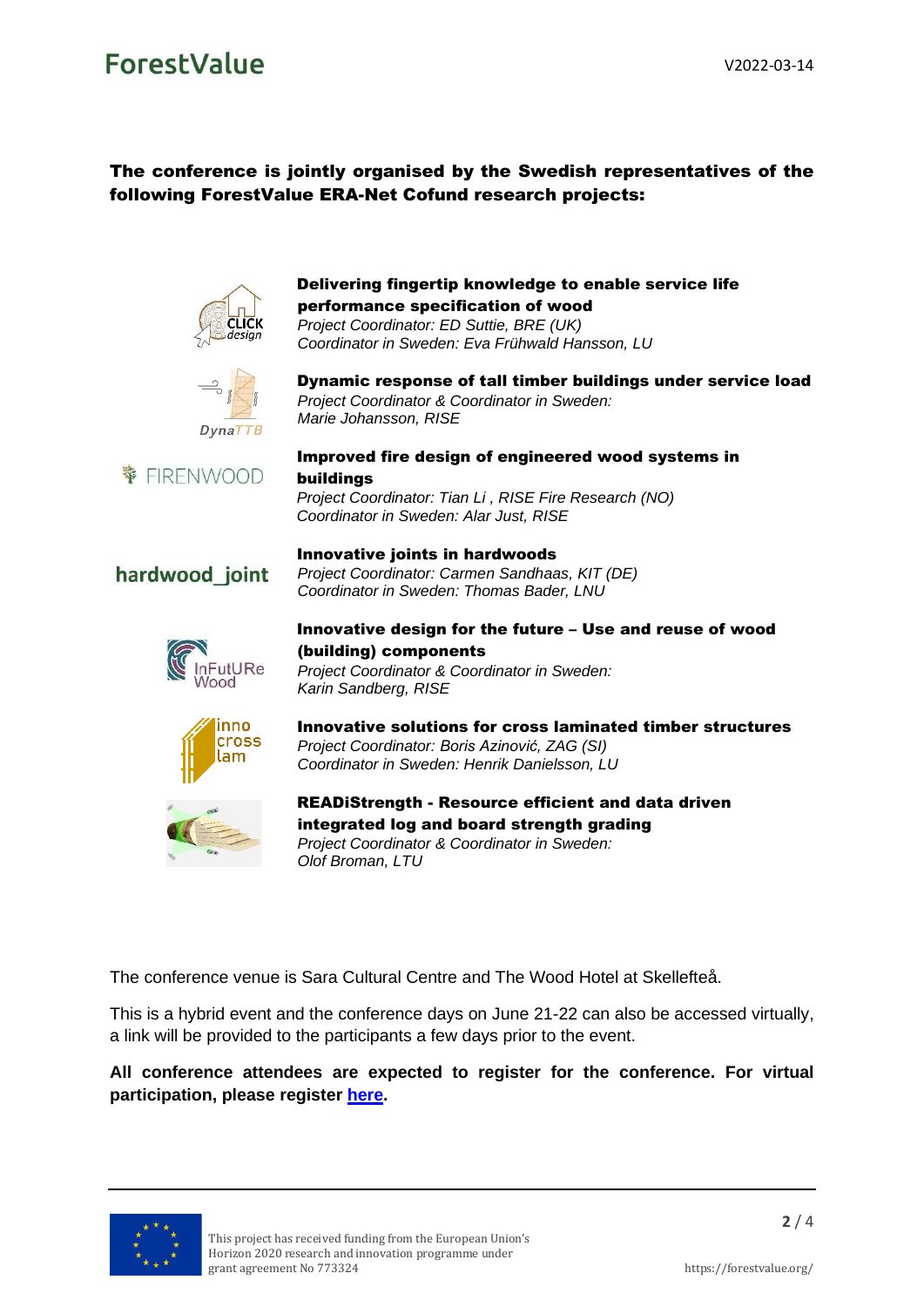#### **Tuesday 21 st of June - Conference Day 1**

| Time (CET)    |                                                                       | <b>Activity</b>                                                                            |
|---------------|-----------------------------------------------------------------------|--------------------------------------------------------------------------------------------|
| 8.00-8.15     | Swedish funding<br>agencies: Vinnova,<br>Formas,<br>Energimyndigheter | Introduction 15 min                                                                        |
| $8.15 - 9.35$ |                                                                       | Delivering fingertip knowledge to enable service life<br>performance specification of wood |
| 9.35-10.00    |                                                                       | Coffee 25 min                                                                              |
| 10.00-11.20   | $D$ yna $TTB$                                                         | Dynamic response of tall timber buildings under<br>service load                            |
|               |                                                                       | Break 10 min                                                                               |
| 11.30-12.10   |                                                                       | Improved fire design of engineered wood systems<br>in buildings                            |
| 12.10-13.10   |                                                                       | Lunch 60 min                                                                               |
| 13.10-13.50   | 等<br>FIRENWOOD                                                        | Improved fire design of engineered wood systems<br>in buildings                            |
|               |                                                                       | Break 10 min                                                                               |
| 14.00-15.20   | hardwood joint                                                        | Innovative joints in hardwoods                                                             |
| 15.20-15.50   |                                                                       | Coffee 30 min                                                                              |
| 15.50-17.10   |                                                                       | Innovative design for the future - Use and reuse of<br>wood (building) components          |

#### **Wednesday 22<sup>nd</sup> of June - Conference Day 2 (until noon)**

| Time (CET)  |                                            | <b>Activity</b>                                                                                 |
|-------------|--------------------------------------------|-------------------------------------------------------------------------------------------------|
| 8.30-9.50   | nno<br><b>cross</b><br>lam                 | Innovative solutions for cross laminated timber<br>structures                                   |
| 9.50-10.20  |                                            | Coffee                                                                                          |
| 10.20-11.40 |                                            | READiStrength - Resource efficient and data driven<br>integrated log and board strength grading |
| 11.40-12.00 | Mika Kallio,<br>ForestValue<br>Coordinator | Closing remarks                                                                                 |